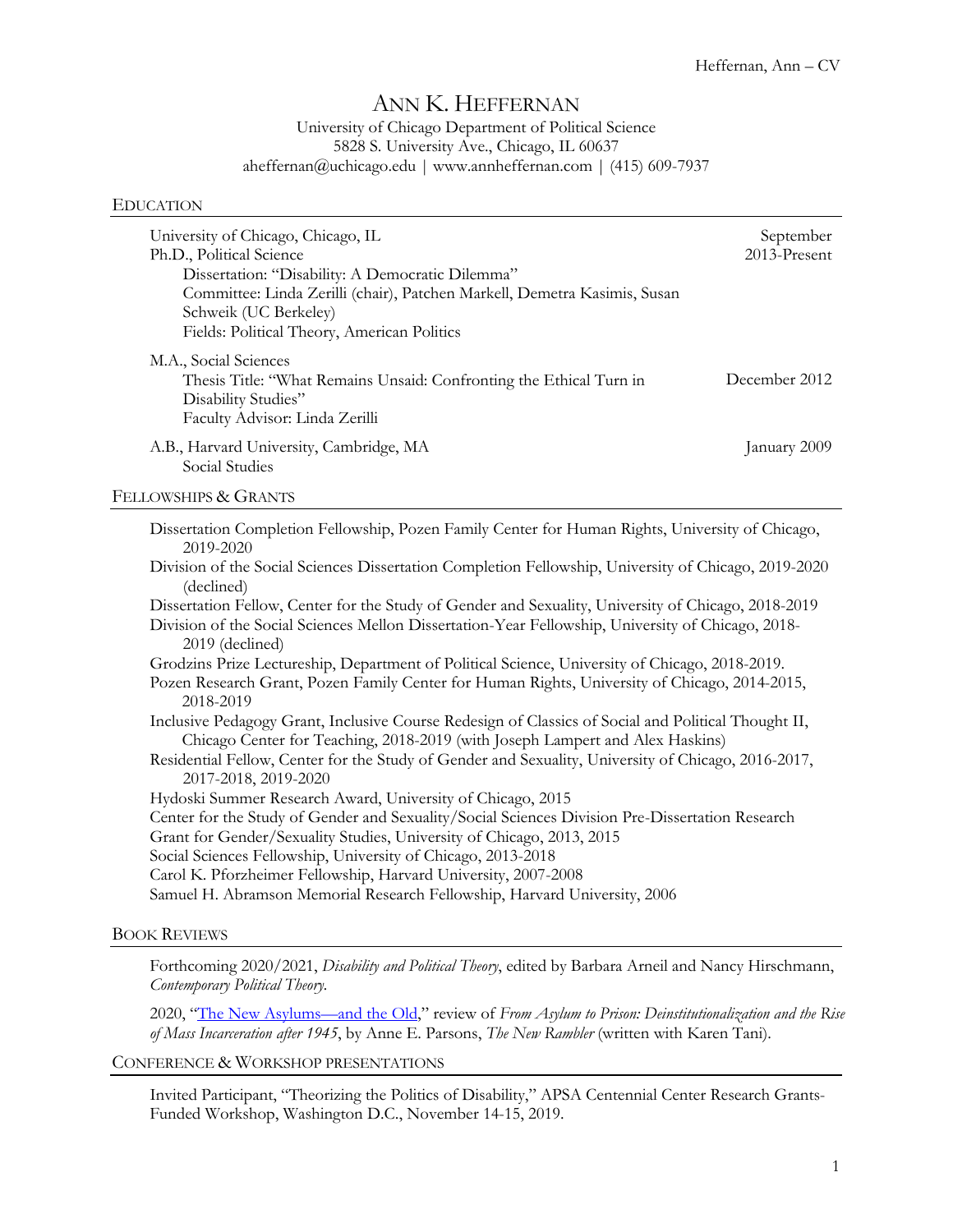"Theorizing Prevention: Disability Justice in the Wake of the Flint Water Crisis."

- Presented at the American Political Science Association Annual Meeting, Washington, D.C., August 29-September 1, 2019.
- Presented at the Association for Political Theory Annual Meeting, University of California, Irvine, October 24-26, 2019.

"They Attend Strictly to Their Own Business': Disability as Industrial Asset."

- Presented at the American Political Science Association Annual Meeting, Boston, August 30- September 2, 2018.
- Presented at the Cambridge Political Thought and Intellectual History Graduate Conference, "The Body and Politics," March 18, 2019.
- Presented at the Western Political Science Association Meeting, San Diego, April 2019.

"Debating the New Eugenics: Prenatal Selection and the Conservation of Disability."

- Presented at the Western Political Science Association Meeting, San Francisco, March 30, 2018.
- Presented at the Association for Political Theory Meeting, Ann Arbor, October 12-14, 2017.
- Presented at the American Political Science Association Annual Meeting, San Francisco, August 31- September 3, 2017.

"Disability, Tragedy, and the Imagination of Possible Futures."

- Presented at the Western Political Science Association Meeting, San Diego, March 24-26, 2016.
- Presented at the University of Chicago Political Theory Workshop, May 9, 2016.

"The Worth of Disability and the Question of Disabled Citizenship." Presented at the American Political Science Association Annual Meeting, San Francisco, September 3-6, 2015.

"What Remains Unsaid: Disability Studies and the Limits of Vulnerability." Presented at the Vanderbilt University Hannah Arendt Workshop, Nashville, TN, March 13-14, 2015.

"Disabling the Future: Imagining Disability Otherwise." Presented at the American Political Science Association Annual Meeting, Washington, D.C., August 28-31, 2014.

"What Remains Unsaid: Confronting the Ethical Turn in Disability Studies."

- Presented at the Western Political Science Association Meeting, Seattle, WA, April 17-19, 2014
- Presented at the Harvard Graduate Political Theory Conference, October 18-19, 2013

# INVITED TALKS

Panelist, Author-Meets-Critics Roundtable on Barbara Arneil and Nancy Hirschmann's *Disability and Political Theory*, Canadian Political Science Association Annual Meeting, Toronto, May 30th-June 1, 2017

Panelist, New Directions in Interdisciplinary and Intersectional Research, Center for the Study of Gender and Sexuality 20th Anniversary Symposium, University of Chicago, May 19-20, 2016.

Guest Presenter, Interdisciplinary Seminar in Disability Studies, University of Illinois Disability Studies Program, Chicago, October 26, 2015.

# **TEACHING**

| As Instructor:                                                           |             |
|--------------------------------------------------------------------------|-------------|
| Disability: A Democratic Dilemma                                         | Spring 2019 |
| BA Thesis Preceptor, Political Science                                   | 2018-2019   |
| Advanced Theories of Gender and Sexuality (co-taught with Linda Zerilli) | Winter 2018 |
| Classics of Social and Political Thought II                              | Winter 2017 |